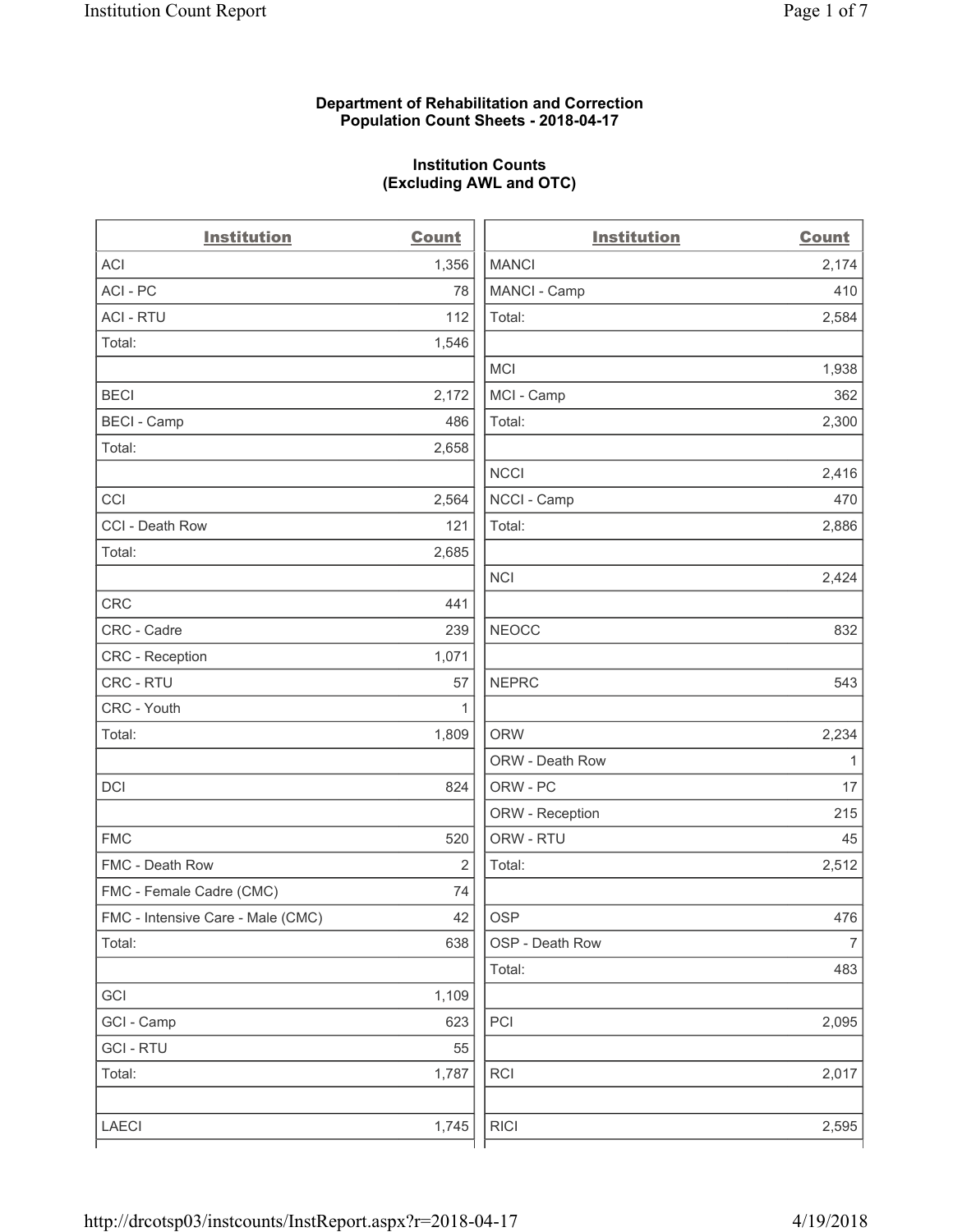| LECI                     | 2,156 | SCI              | 1,559 |
|--------------------------|-------|------------------|-------|
| LECI - Camp              | 132   |                  |       |
| Total:                   | 2,288 | <b>SOCF</b>      | 1,224 |
|                          |       | SOCF - RTU       | 6     |
| LOCI                     | 2,233 | Total:           | 1,230 |
| LORCI                    | 245   | <b>TCI</b>       | 948   |
| LORCI - Cadre            | 86    | TCI - Camp       | 441   |
| <b>LORCI - Reception</b> | 1,202 | Total:           | 1,389 |
| Total:                   | 1,533 |                  |       |
|                          |       | <b>TOCI</b>      | 739   |
| <b>MACI</b>              | 1,049 | <b>TOCI - PC</b> | 91    |
| MACI - Minimum           | 1,180 | Total:           | 830   |
| Total:                   | 2,229 |                  |       |
|                          |       | <b>WCI</b>       | 1,246 |
|                          |       | <b>WCI-RTU</b>   | 33    |
|                          |       |                  |       |

**Total Population: 49,533**

\* The Total Population includes 30 Offenders with Reason Codes 30 & 31. \*\* The Total Population includes 37 Offenders with Reason Code 0A.

Total: 1,279

# **Male Population by Security Level (Include AWL and Exclude OTC)**

| <b>Security Level</b>  |                   | <b>Body</b> | <b>AWL</b> | $(-OTC)$ | <b>Total</b> |
|------------------------|-------------------|-------------|------------|----------|--------------|
| Total Level 5          |                   | 101         | 2          |          | 102          |
| Total Level 4          |                   | 2,561       | 24         | 22       | 2,563        |
| Total Level 3          |                   | 12,058      | 167        | 144      | 12,081       |
| Total Level 2          |                   | 15,589      | 206        | 151      | 15,644       |
| <b>Total Level 1</b>   |                   | 15.044      | 146        | 76       | 15,114       |
| <b>Total Death Row</b> |                   | 133         | 2          |          | 134          |
|                        | <b>Total Male</b> | 45,486      | 547        | 395      | 45,638       |

### **Female Population by Institution (Include AWL and Exclude OTC)**

| <b>Institution</b>       | <b>Body</b> | <b>AWL</b> | $(-OTC)$ | Total |
|--------------------------|-------------|------------|----------|-------|
| DCI                      | 824         |            |          | 826   |
| <b>FMC</b>               | 20          |            |          | 20    |
| FMC - Female Cadre (CMC) | 74          |            |          |       |
|                          |             |            |          |       |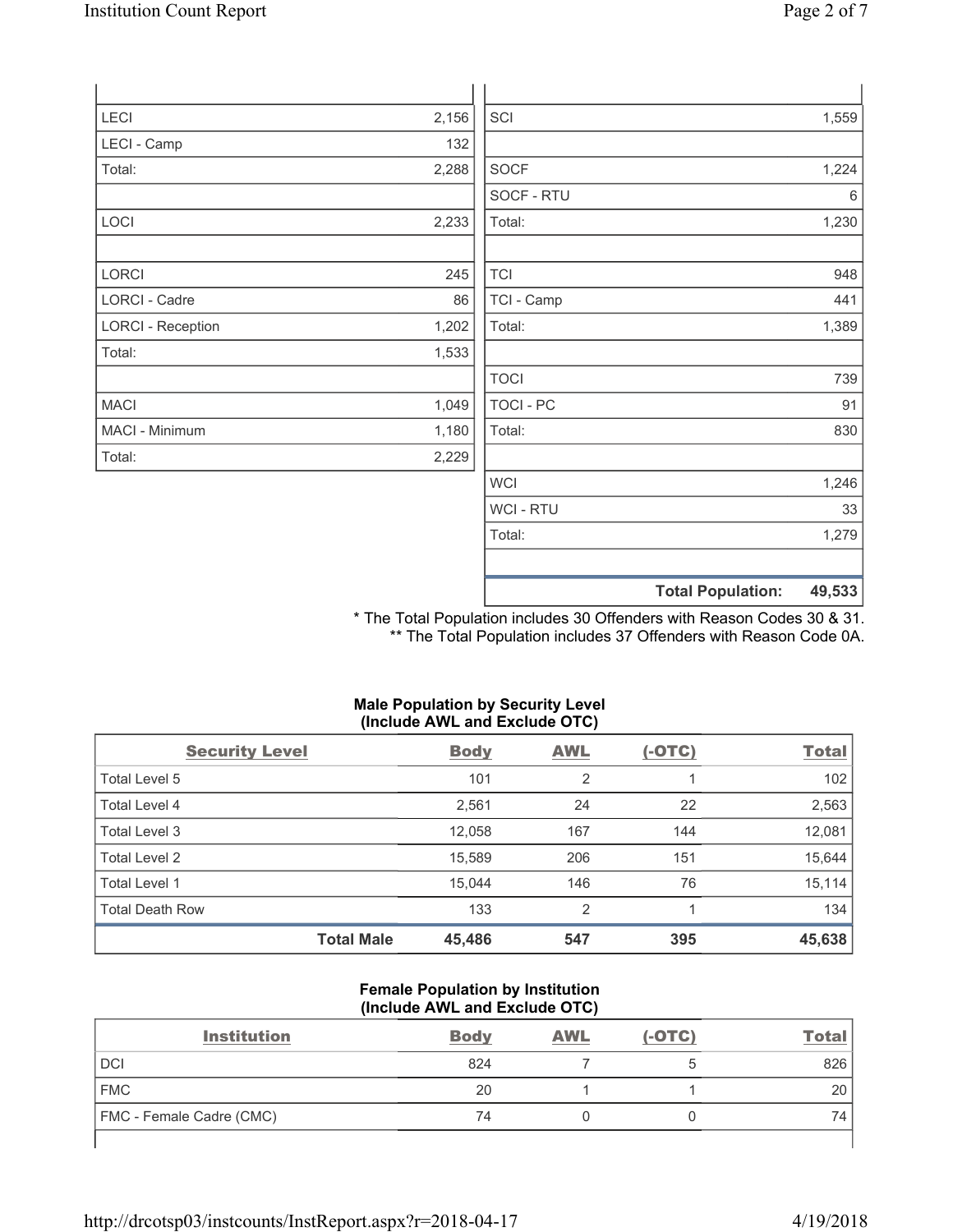| <b>NEPRC</b>           |                          | 542    | 10  | 4        | 548    |
|------------------------|--------------------------|--------|-----|----------|--------|
| <b>ORW</b>             |                          | 2,233  | 41  | 20       | 2,254  |
| <b>ORW - Death Row</b> |                          |        | 0   | 0        |        |
| ORW - PC               |                          | 17     | 0   | $\Omega$ | 17     |
| ORW - Reception        |                          | 215    | 4   | 4        | 215    |
| ORW - RTU              |                          | 45     |     |          | 45     |
|                        | <b>Total Female</b>      | 3,971  | 64  | 35       | 4,000  |
|                        |                          |        |     |          |        |
|                        | <b>Total Population:</b> | 49,457 | 611 | 430      | 49,638 |

# **Male Population by Institution: Security Level 5 (Include AWL and Exclude OTC)**

|              | <b>Institution</b>   | <b>Body</b>   | <b>AWL</b>     | $(-OTC)$     | <b>Total</b> |
|--------------|----------------------|---------------|----------------|--------------|--------------|
| CRC          |                      |               | 0              | $\Omega$     |              |
| <b>MACI</b>  |                      | $\mathcal{P}$ |                |              |              |
| <b>NEOCC</b> |                      |               | ∩              | <sup>n</sup> |              |
| <b>OSP</b>   |                      | 46            | 0              |              | 46           |
| <b>RICI</b>  |                      | $\mathcal{P}$ |                |              |              |
| SOCF         |                      | 42            | $\overline{2}$ |              | 43           |
| <b>TOCI</b>  |                      | 6             |                |              | 6            |
| <b>WCI</b>   |                      |               | U              | $\Omega$     |              |
|              | <b>Total Level 5</b> | 101           |                |              | 102          |

### **Male Population by Institution: Security Level 4 (Include AWL and Exclude OTC)**

| <b>Institution</b>       | <b>Body</b>    | <b>AWL</b>  | $(-OTC)$     | <b>Total</b>   |
|--------------------------|----------------|-------------|--------------|----------------|
| <b>ACI</b>               | 8              | $\mathbf 0$ | 0            | 8              |
| <b>ACI - RTU</b>         |                | $\mathbf 0$ | $\Omega$     |                |
| <b>BECI</b>              |                |             |              |                |
| CCI                      | $\Omega$       |             |              | $\Omega$       |
| CRC                      | 27             | $\mathbf 0$ | $\Omega$     | 27             |
| CRC - Reception          | 6              | $\Omega$    | $\Omega$     | 6              |
| CRC - RTU                | 16             | $\mathbf 0$ | $\Omega$     | 16             |
| <b>FMC</b>               | $\overline{2}$ | $\mathbf 0$ | 0            | $\overline{2}$ |
| <b>LECI</b>              | 26             | $\mathbf 0$ | $\mathbf 0$  | 26             |
| LOCI                     | 3              | $\mathbf 0$ | $\mathbf{0}$ | 3              |
| <b>LORCI</b>             | 4              | 3           | 3            | 4              |
| LORCI - Cadre            |                | $\mathbf 0$ | $\Omega$     |                |
| <b>LORCI - Reception</b> | 5              | $\mathbf 0$ | $\Omega$     | 5              |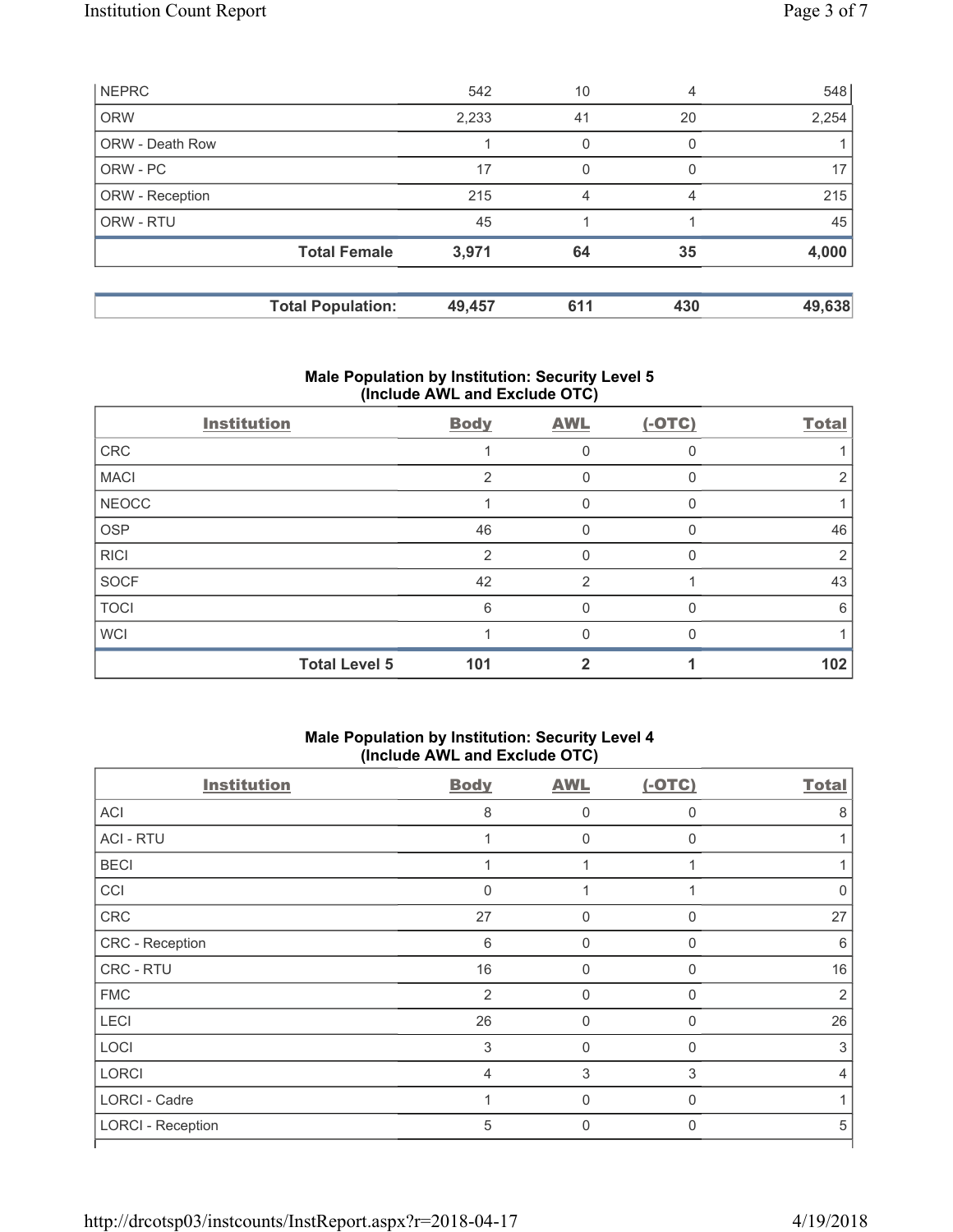| <b>MACI</b>  |                      | 54    | $\mathbf 0$         | $\mathbf 0$               | 54    |
|--------------|----------------------|-------|---------------------|---------------------------|-------|
| <b>MANCI</b> |                      | 31    | $\overline{2}$      | $\overline{2}$            | 31    |
| MCI          |                      | 1     |                     |                           |       |
| <b>NEOCC</b> |                      | 3     | $\mathbf 0$         | $\Omega$                  | 3     |
| <b>OSP</b>   |                      | 407   |                     |                           | 407   |
| <b>RCI</b>   |                      | 18    | 1                   | 1                         | 18    |
| SCI          |                      | 1     | $\mathsf{O}\xspace$ | $\mathbf 0$               |       |
| SOCF         |                      | 1,172 | $\boldsymbol{9}$    | $\,8\,$                   | 1,173 |
| SOCF - RTU   |                      | 6     | $\mathsf{O}\xspace$ | 0                         | 6     |
| <b>TCI</b>   |                      | 1     | $\mathsf{O}\xspace$ | $\mathbf 0$               | 1     |
| <b>TOCI</b>  |                      | 726   | 4                   | $\ensuremath{\mathsf{3}}$ | 727   |
| TOCI - PC    |                      | 16    | $\mathsf{O}\xspace$ | $\mathbf 0$               | 16    |
| WCI          |                      | 15    | 1                   |                           | 15    |
| WCI - RTU    |                      | 10    | 0                   | $\Omega$                  | $10$  |
|              | <b>Total Level 4</b> | 2,561 | 24                  | 22                        | 2,563 |

## **Male Population by Institution: Security Level 3 (Include AWL and Exclude OTC)**

| <b>Institution</b>                | <b>Body</b> | <b>AWL</b>          | $(-OTC)$            | <b>Total</b>   |
|-----------------------------------|-------------|---------------------|---------------------|----------------|
| <b>ACI</b>                        | 20          | 0                   | 0                   | 20             |
| <b>CRC</b>                        | 96          | 5                   | 5                   | 96             |
| CRC - Cadre                       | 137         | $\mathsf 0$         | $\mathsf 0$         | 137            |
| CRC - Reception                   | 832         | 25                  | 23                  | 834            |
| CRC - RTU                         | 40          | $\mathbf 0$         | 0                   | 40             |
| CRC - Youth                       | 1           | $\mathbf 0$         | $\mathsf 0$         | 1              |
| <b>FMC</b>                        | 1           | $\mathbf 0$         | $\mathsf 0$         | 1              |
| FMC - Intensive Care - Male (CMC) | 4           | $\mathsf{O}\xspace$ | $\mathsf{O}\xspace$ | $\overline{4}$ |
| GCI                               | 4           | $\mathbf{1}$        | $\mathsf 0$         | 5              |
| <b>LAECI</b>                      | 5           | $\mathbf 0$         | $\Omega$            | 5              |
| LECI                              | 2,127       | 25                  | 20                  | 2,132          |
| LOCI                              | 1           | $\mathbf 0$         | $\mathsf 0$         | $\mathbf{1}$   |
| <b>LORCI</b>                      | 50          | 36                  | 33                  | 53             |
| <b>LORCI - Cadre</b>              | 43          | $\mathbf 0$         | $\mathsf{O}\xspace$ | 43             |
| <b>LORCI - Reception</b>          | 738         | $\sqrt{3}$          | 3                   | 738            |
| <b>MACI</b>                       | 910         | $\overline{2}$      | 1                   | 911            |
| <b>MANCI</b>                      | 2,113       | 20                  | 16                  | 2,117          |
| <b>NCCI</b>                       | 10          | $\mathbf 0$         | 0                   | 10             |
| NCCI - Camp                       | 1           | $\mathsf{O}\xspace$ | $\mathsf 0$         | 1              |
| <b>NCI</b>                        | 3           | $\mathbf 0$         | $\mathsf 0$         | 3              |
| <b>NEOCC</b>                      | 826         | $\,6\,$             | 5                   | 827            |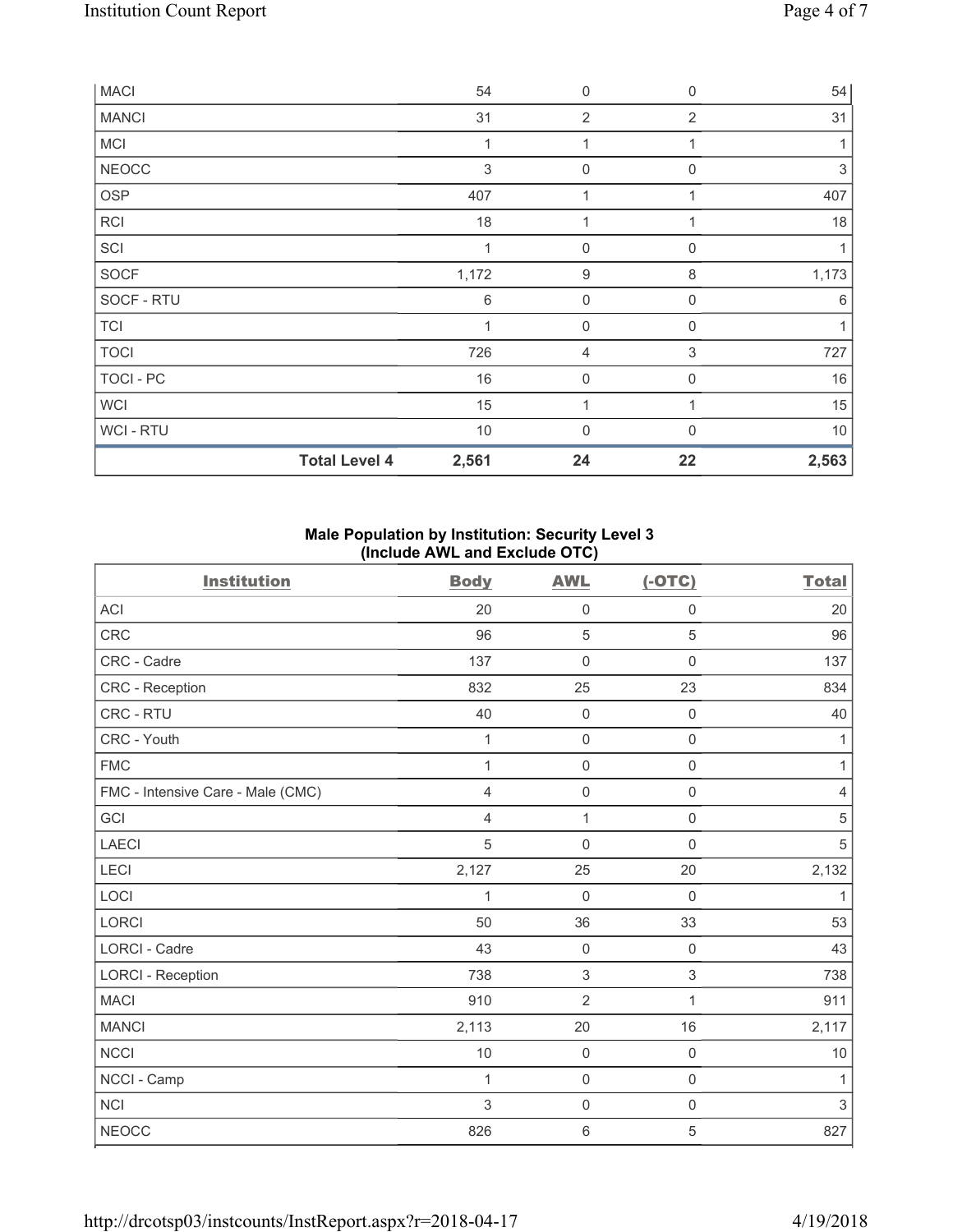| OSP         |                      | 2      | 0              | 0   | 2 <sup>1</sup> |
|-------------|----------------------|--------|----------------|-----|----------------|
| PC          |                      | 31     | $\overline{2}$ | 0   | 33             |
| <b>RCI</b>  |                      | 1,831  | 22             | 19  | 1,834          |
| SOCF        |                      |        | 0              |     |                |
| TCI         |                      | 899    | 10             | 9   | 900            |
| <b>TOCI</b> |                      |        | $\overline{2}$ | 2   | 7              |
| TOCI - PC   |                      | 75     | 0              |     | 75             |
| <b>WCI</b>  |                      | 1,224  | 8              | 8   | 1,224          |
| WCI-RTU     |                      | 20     | 0              | 0   | 20             |
|             | <b>Total Level 3</b> | 12,058 | 167            | 144 | 12,081         |

## **Male Population by Institution: Security Level 2 (Include AWL and Exclude OTC)**

| <b>Institution</b>                | <b>Body</b>    | <b>AWL</b>          | $(-OTC)$            | <b>Total</b> |
|-----------------------------------|----------------|---------------------|---------------------|--------------|
| <b>ACI</b>                        | 705            | $6\,$               | $\,$ 3 $\,$         | 708          |
| ACI-PC                            | 75             | $\mathbf 0$         | $\mathsf{O}\xspace$ | 75           |
| <b>ACI - RTU</b>                  | 79             | $\mathbf 0$         | $\mathsf{O}\xspace$ | 79           |
| <b>BECI</b>                       | 1,397          | 17                  | 12                  | 1,402        |
| CCI                               | 1,973          | 14                  | $\overline{7}$      | 1,980        |
| CRC                               | 157            | $\overline{4}$      | $\overline{4}$      | 157          |
| CRC - Cadre                       | 102            | $\mathsf{O}\xspace$ | $\mathsf 0$         | 102          |
| CRC - Reception                   | 159            | $\boldsymbol{9}$    | $\mathsf g$         | 159          |
| CRC - RTU                         | 1              | $\mathsf{O}\xspace$ | $\mathsf{O}\xspace$ | $\mathbf{1}$ |
| <b>FMC</b>                        | 12             | $\,$ 3 $\,$         | $\mathsf 0$         | 15           |
| FMC - Intensive Care - Male (CMC) | 16             | $\mathsf{O}\xspace$ | $\mathsf{O}\xspace$ | 16           |
| GCI                               | 471            | $\,6\,$             | $\overline{4}$      | 473          |
| <b>GCI-RTU</b>                    | 44             | $\mathbf 0$         | $\mathsf{O}\xspace$ | 44           |
| <b>LAECI</b>                      | 1,044          | 12                  | $\,8\,$             | 1,048        |
| LECI                              | $\mathbf{1}$   | $\mathsf{O}\xspace$ | $\mathsf{O}\xspace$ | $\mathbf{1}$ |
| LOCI                              | 1,137          | $\overline{4}$      | $\mathfrak{S}$      | 1,138        |
| LORCI                             | 125            | 28                  | 26                  | 127          |
| LORCI - Cadre                     | 40             | $\mathsf{O}\xspace$ | $\mathsf{O}\xspace$ | 40           |
| <b>LORCI - Reception</b>          | 316            | $\mathbf{1}$        | $\mathbf{1}$        | 316          |
| <b>MACI</b>                       | 83             | $\sqrt{2}$          | $\mathbf{1}$        | 84           |
| <b>MANCI</b>                      | $6\,$          | $\overline{2}$      | $\overline{2}$      | 6            |
| <b>MCI</b>                        | 1,465          | 13                  | $\,8\,$             | 1,470        |
| MCI - Camp                        | $\mathbf{1}$   | $\mathbf 0$         | $\mathsf{O}\xspace$ | 1            |
| <b>NCCI</b>                       | 1,291          | 14                  | 11                  | 1,294        |
| <b>NCI</b>                        | 1,602          | 24                  | 22                  | 1,604        |
| <b>NEOCC</b>                      | $\overline{2}$ | $\mathbf 0$         | $\mathsf{O}\xspace$ | $\sqrt{2}$   |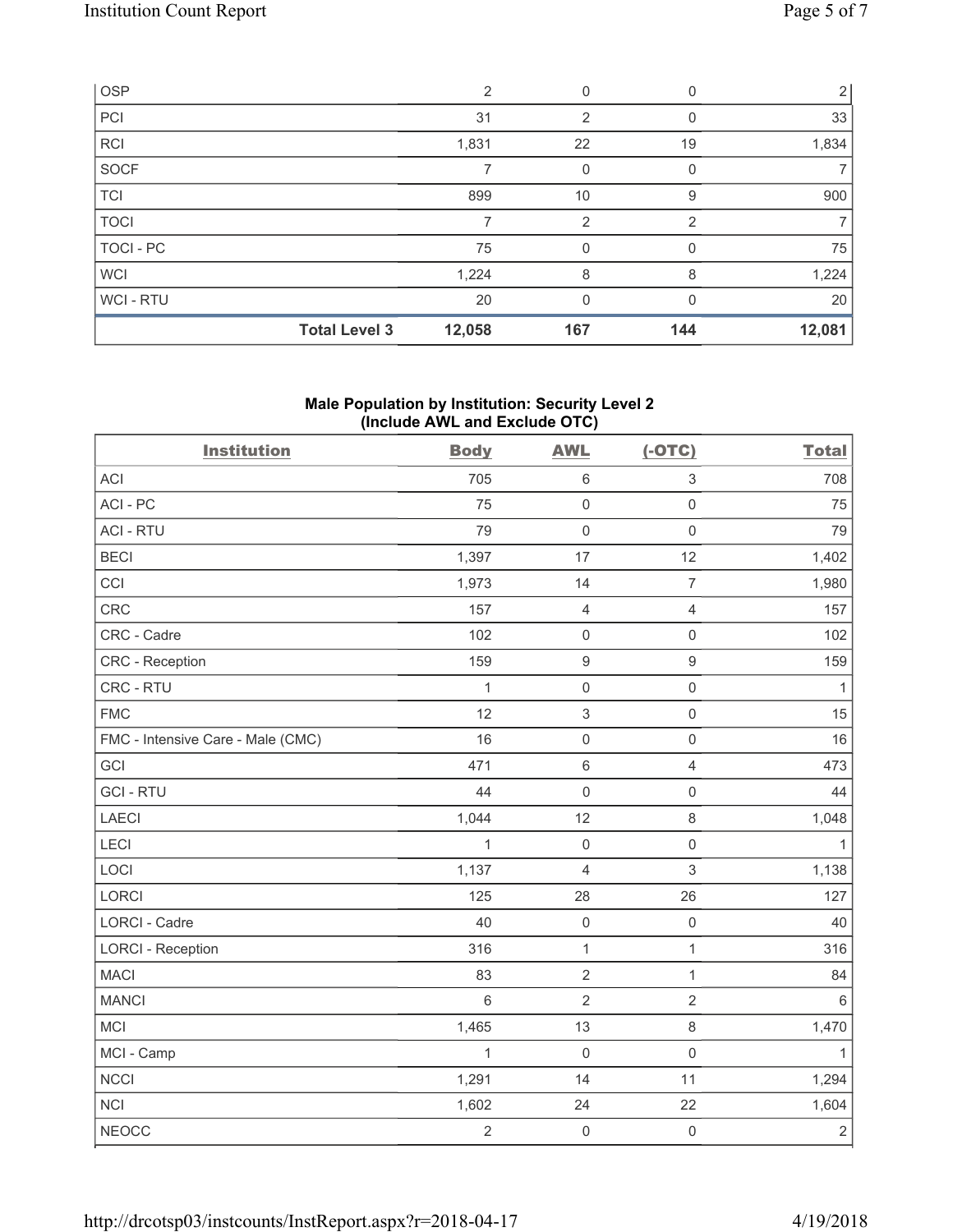| OSP         |                      |              | 0   | 0   |             |
|-------------|----------------------|--------------|-----|-----|-------------|
| PCI         |                      | 805          | 4   |     | 808         |
| RCI         |                      | 166          |     |     | 167         |
| RICI        |                      | 1,455        | 33  | 23  | 1,465       |
| SCI         |                      | 843          | 8   | 5   | 846         |
| SOCF        |                      | 3            | 0   | 0   | 3           |
| <b>TCI</b>  |                      | 5            | 0   | O   | 5           |
| TCI - Camp  |                      |              | 0   |     |             |
| <b>TOCI</b> |                      | $\mathbf{0}$ |     |     | $\mathbf 0$ |
| <b>WCI</b>  |                      | 6            | 0   |     | 6           |
|             | <b>Total Level 2</b> | 15,589       | 206 | 151 | 15,644      |

# **Male Population by Institution: Security Level 1 (Include AWL and Exclude OTC)**

| <b>Institution</b>                | <b>Body</b>    | <b>AWL</b>                | $(-OTC)$            | <b>Total</b>   |
|-----------------------------------|----------------|---------------------------|---------------------|----------------|
| <b>ACI</b>                        | 623            | $\overline{4}$            | $\overline{2}$      | 625            |
| ACI-PC                            | 3              | $\mathsf{O}\xspace$       | $\mathsf{O}\xspace$ | $\sqrt{3}$     |
| <b>ACI - RTU</b>                  | 32             | $\mathsf 0$               | $\mathbf 0$         | 32             |
| <b>BECI</b>                       | 774            | $\,6\,$                   | $\overline{2}$      | 778            |
| <b>BECI</b> - Camp                | 486            | $\mathsf{O}\xspace$       | $\mathsf{O}\xspace$ | 486            |
| CCI                               | 590            | $\sqrt{5}$                | $\overline{2}$      | 593            |
| <b>CRC</b>                        | 98             | $\mathsf 3$               | $\overline{2}$      | 99             |
| CRC - Reception                   | 70             | $\overline{2}$            | $\overline{2}$      | 70             |
| <b>FMC</b>                        | 484            | $\,$ 3 $\,$               | $\mathsf 0$         | 487            |
| FMC - Intensive Care - Male (CMC) | 22             | $\mathsf 0$               | $\mathsf 0$         | 22             |
| GCI                               | 633            | 12                        | $\,6\,$             | 639            |
| GCI - Camp                        | 623            | $\mathsf{O}\xspace$       | $\mathsf 0$         | 623            |
| <b>GCI-RTU</b>                    | 11             | $\mathsf{O}\xspace$       | $\mathsf 0$         | 11             |
| <b>LAECI</b>                      | 696            | $\,6\,$                   | $\sqrt{5}$          | 697            |
| <b>LECI</b>                       | $\overline{2}$ | $\mathbf{1}$              | $\mathsf{O}\xspace$ | $\mathfrak{S}$ |
| LECI - Camp                       | 132            | $\mathbf 1$               | $\mathbf{1}$        | 132            |
| LOCI                              | 1,092          | $\,6\,$                   | $\sqrt{3}$          | 1,095          |
| <b>LORCI</b>                      | 66             | 8                         | 8                   | 66             |
| <b>LORCI - Cadre</b>              | $\overline{2}$ | $\mathsf{O}\xspace$       | $\mathsf 0$         | $\overline{2}$ |
| <b>LORCI - Reception</b>          | 143            | $\mathsf{O}\xspace$       | $\mathsf 0$         | 143            |
| MACI - Minimum                    | 1,180          | 10                        | 5                   | 1,185          |
| <b>MANCI</b>                      | 24             | $\,8\,$                   | $\overline{2}$      | 30             |
| MANCI - Camp                      | 410            | $\mathsf{O}\xspace$       | $\mathsf{O}\xspace$ | 410            |
| <b>MCI</b>                        | 472            | $\ensuremath{\mathsf{3}}$ | $\mathsf{O}\xspace$ | 475            |
| MCI - Camp                        | 361            | $\mathsf{O}\xspace$       | $\mathsf{O}\xspace$ | 361            |